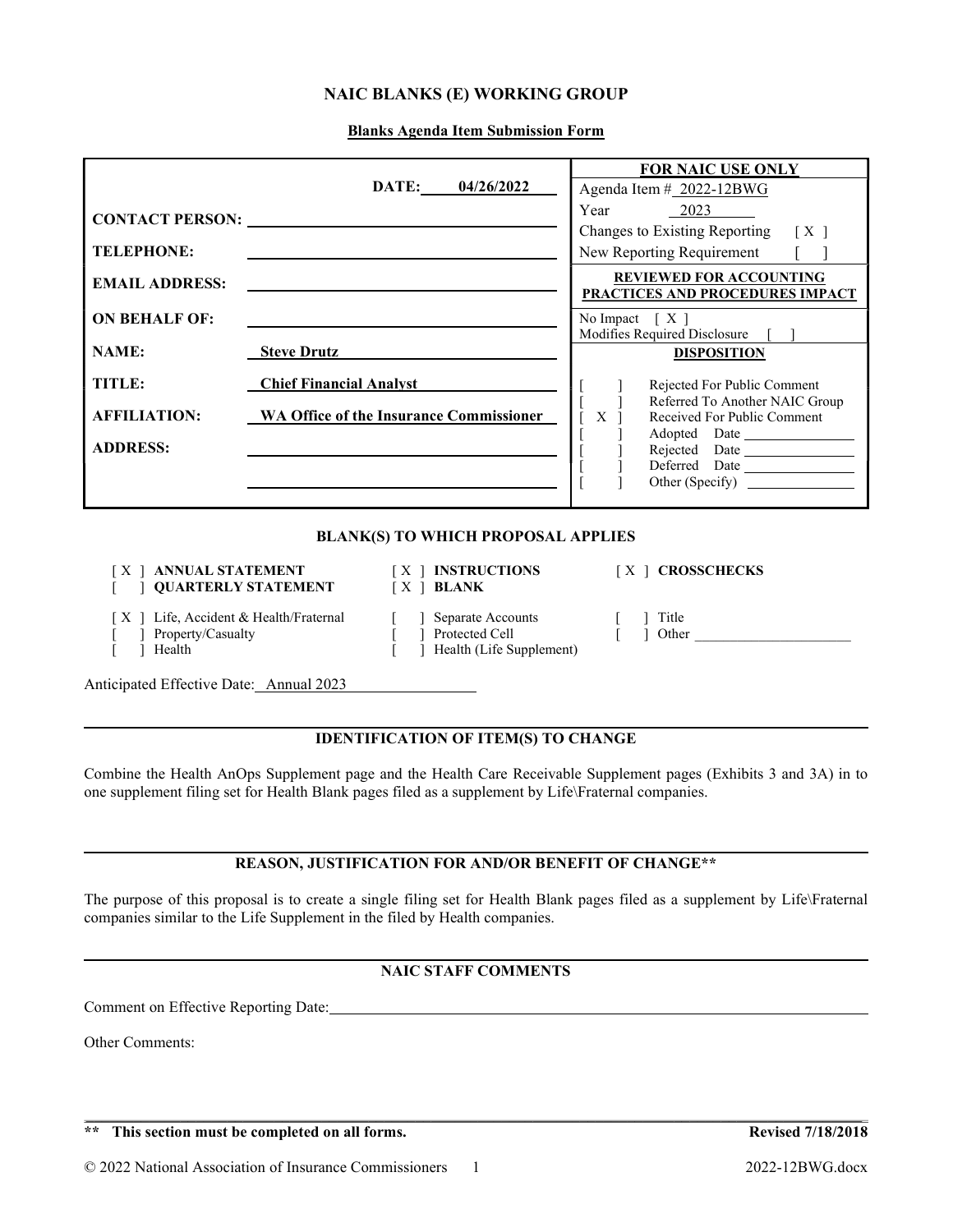### ANNUAL STATEMENT INSTRUCTIONS – LIFE\FRATERNAL

## HEALTH SUPPLEMENT

The Health Supplement shall be completed by those companies reporting accident and health business.

This supplement is required to be filed no later than March 1.

### ANALYSIS OF OPERATIONS BY LINES OF BUSINESS

Complete the supplement if the reporting entity has health lines of business to be reported in Columns 2 through 13. Reporting entities that only have non-health lines of business should not complete the supplement.

Riders/Endorsements/Floaters:

If a rider, endorsement or floater acts like a separate policy with separate premium, deductible and limit, then it is to be recorded on the same line of business as if it were a stand-alone policy regardless of whether it is referred to as a rider, endorsement or floater. If there is no additional premium, separate deductible or limit, the rider, endorsement or floater should be reported on the same line of business as the base policy.

| Column 1 | Total |
|----------|-------|
|          |       |

Column 1 (Line 19 plus Line 20) minus Column 14 (Line 19 plus Line 20) should equal Analysis of Operations by Lines of Business – Accident and Health Column 1, sum of Lines 21 through 24.

|         |                                                             | <b>Detail Eliminated to Conserve Space</b>                                                  |
|---------|-------------------------------------------------------------|---------------------------------------------------------------------------------------------|
| Line 24 | Net Underwriting Gain or (Loss)                             |                                                                                             |
|         | Column 6, Line 29                                           | Column 1 minus Column 14 should equal Analysis of Operations by Lines of Business – Summary |
|         |                                                             | Detail of Write-ins Aggregated at Line 5 for Other Health Care Related Revenues             |
|         | Include:                                                    | Revenue from sources not covered in the other revenue accounts.                             |
|         | Detail of Write-ins at Line 6 for Other Non-Health Revenues |                                                                                             |
|         | Include:                                                    | Revenue from life and property/casualty business (non-premium amounts).                     |
|         |                                                             | Gains losses on fixed assets.                                                               |
|         |                                                             | Details of Write-ins Aggregated at Line 13 for Other Hospital and Medical                   |
|         | Include:                                                    | Other hospital and medical expenses not covered in the other claims accounts.               |
|         |                                                             |                                                                                             |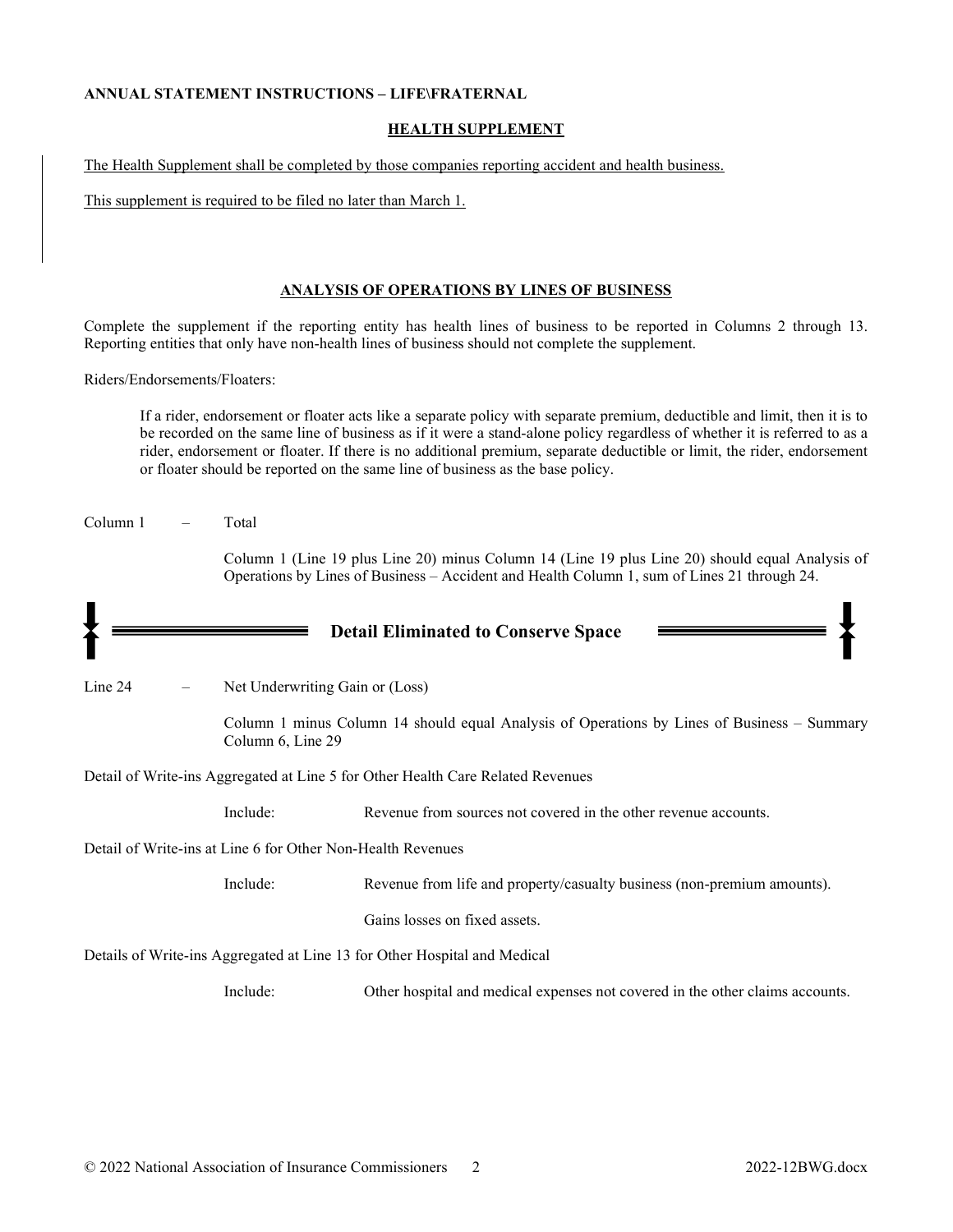## EXHIBIT 3 – HEALTH CARE RECEIVABLES

Individually list the greater of any account balances greater than \$10,000 or those that are 10% of gross health care receivables. Use Lines 0100001 through 0699996, as needed. Report gross amounts for insured plans although these amounts may be offset against corresponding liabilities on the balance sheet. Report the aggregate of amounts not individually listed on Lines 0199998 through 0699998. The subtotal and grand total amounts should be reported on the following lines:

| Line Number |
|-------------|
|             |
|             |
|             |
|             |
|             |
|             |
|             |
|             |

Column 7 – Admitted

Total line should equal the inset amount on Line 24 of the Asset Page.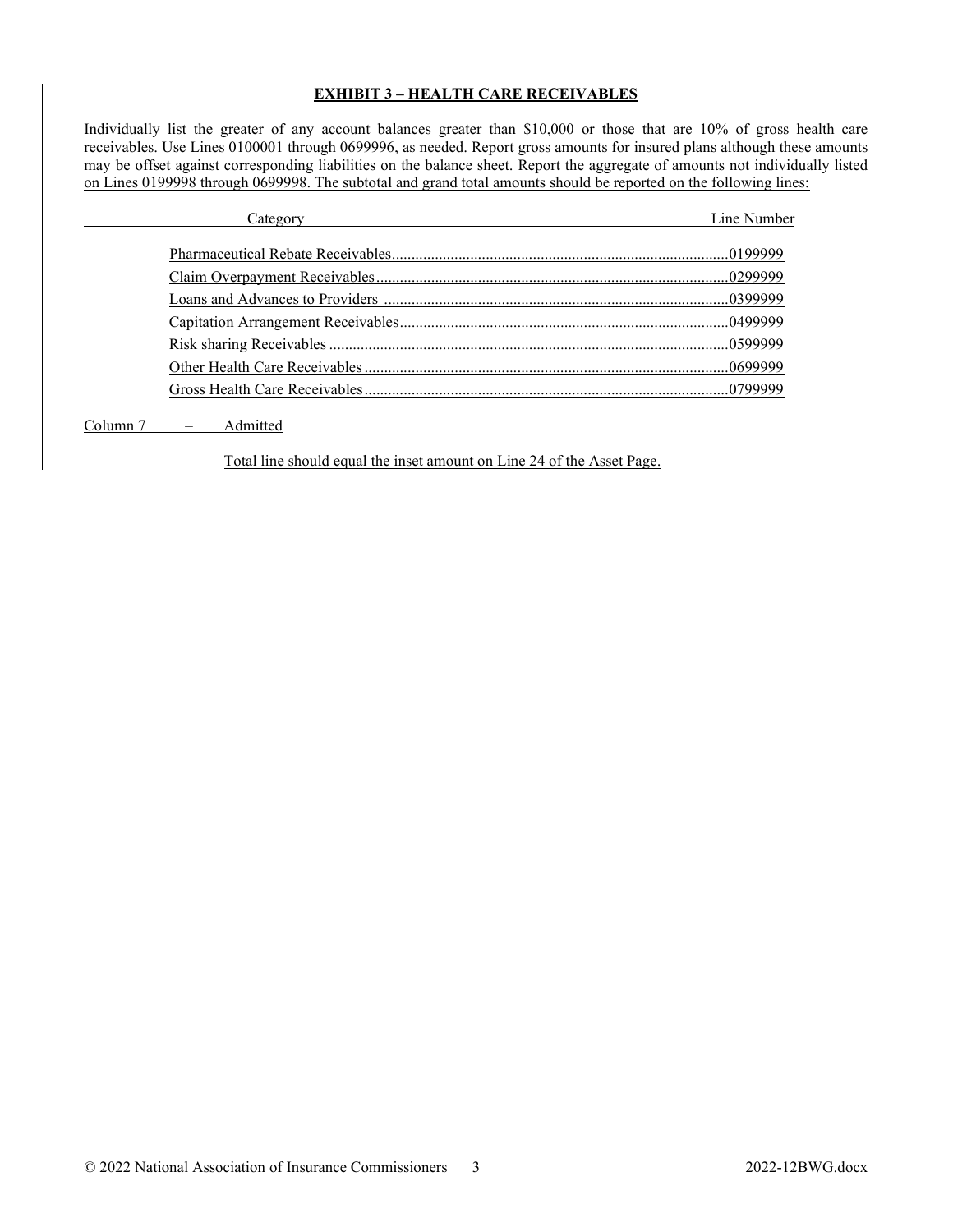# EXHIBIT 3A – ANALYSIS OF HEALTH CARE RECEIVABLES

The purpose of this exhibit is to analyze health care receivables collected and accrued for the current year compared to the prior year.

This exhibit is based on the gross health care receivable, not just the admitted portion.

Report the total asset (health care receivable) in this exhibit not just the admitted portion. Amounts are gross of reinsurance.

Refer to SSAP No. 84—Health Care and Government Insured Plan Receivables for accounting guidance. (See reporting guidance at https://content.naic.org/cmte\_e\_app\_blanks.htm.

### Columns 1 and 2:

Enter separately in Columns 1 and 2, Lines 1 through 6, all amounts collected or offset during the year accrued prior to the current year and accrued during the current year. Record only those amounts actually collected including offsets, that meet the offset conditions of SSAP No. 64—Offsetting and Netting of Assets and Liabilities.

Line 3 includes amounts charged against those gross health care receivables, such as loans or advances to non-related party hospitals, established as prepaid assets that are not expensed until the related claims have been received from the provider as the claims have not been paid as of the statement date.

All amounts collected, including offsets, related to prior year receivables accrued should be reported in Column 1. All amounts collected, including offsets, related to current year receivables accrued should be reported in Column 2.

Columns 3 and 4:

Enter separately in Columns 3 and 4 the gross health care receivables accrual amount between those accrued prior to the current year and those accrued during the year. All amounts accrued related to prior year receivables accrued should be reported in Column 3. All amounts accrued related to current year receivables accrued should be reported in Column 4.

For each of Lines 1 through 7, the sum of Columns 3 through 4 should agree to Exhibit 3 Health Care Receivables, sum of Columns 6 and 7, for each type of health care receivable and in total.

## Column 5:

Enter the sum of Columns 1 and 3. This is the amount collected or offset during the current year on health care receivables that were accrued prior to the current year, plus amounts still accrued at the end of the current year, related to the health care receivable accrued at the end of the prior year.

## Column 6:

Column 6 reports the amounts of prior year-end accounting accrual for gross health care receivables.

The comparison between Columns 5 and 6 is to the total receivables, not just the portion that is an admitted asset.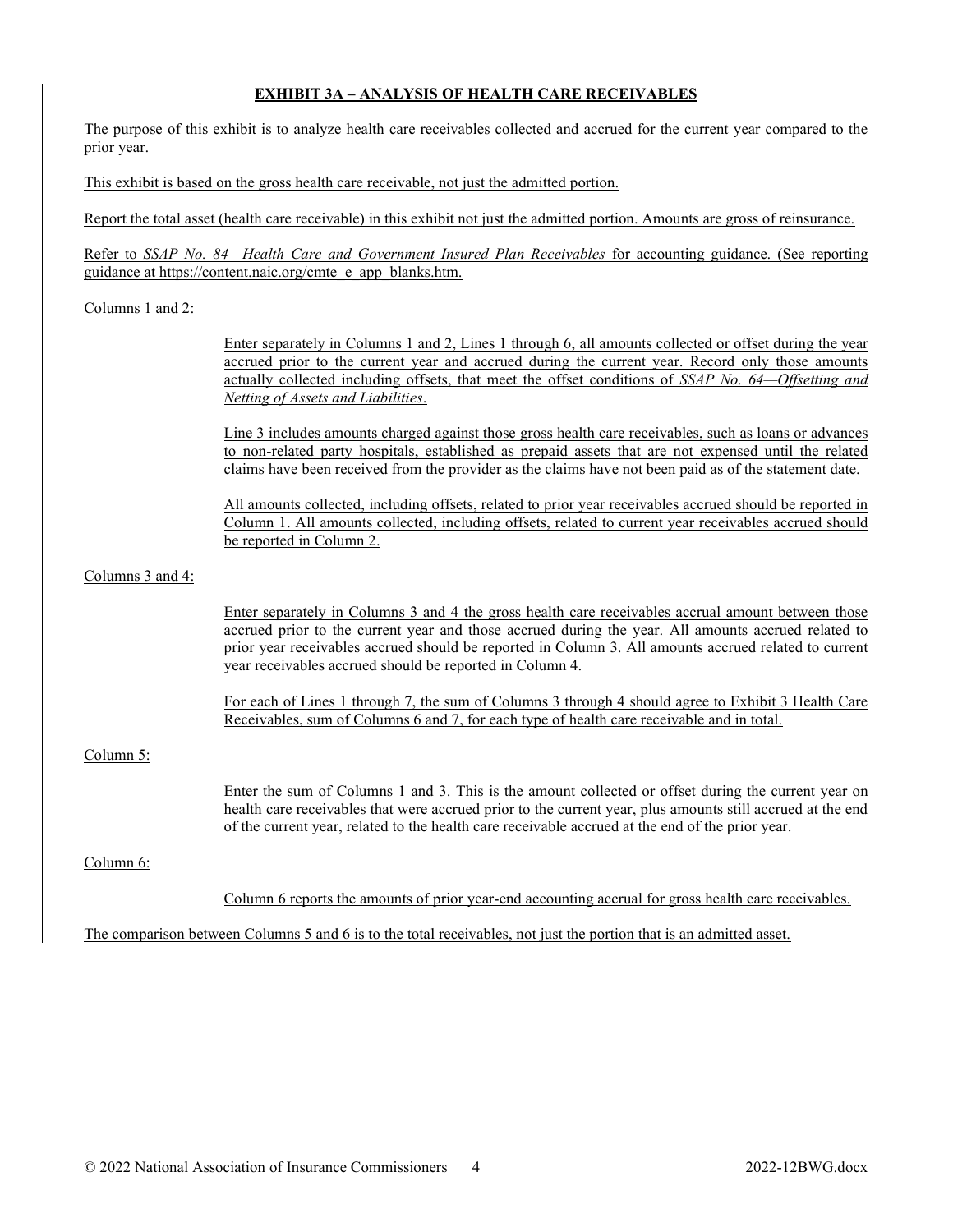## HEALTH CARE RECEIVABLES SUPPLEMENT

The Health Care Receivables Supplement shall be completed by those companies reporting accident and health business.

This supplement is required to be filed no later than March 1.

### EXHIBIT 3 – HEALTH CARE RECEIVABLES

Individually list the greater of any account balances greater than \$10,000 or those that are 10% of gross health care receivables. Use Lines 0100001 through 0699996, as needed. Report gross amounts for insured plans although these amounts may be offset against corresponding liabilities on the balance sheet. Report the aggregate of amounts not individually listed on Lines 0199998 through 0699998. The subtotal and grand total amounts should be reported on the following lines:

| Loans and Advances to Providers …………………………………………………………………………… |  |
|---------------------------------------------------------------|--|
|                                                               |  |
|                                                               |  |
| har Haalth Care Decentualed                                   |  |
| Iross Haalth Cara Racaivablas                                 |  |

Column 7 – Admitted

Total line should equal the inset amount on Line 24 of the Asset Page.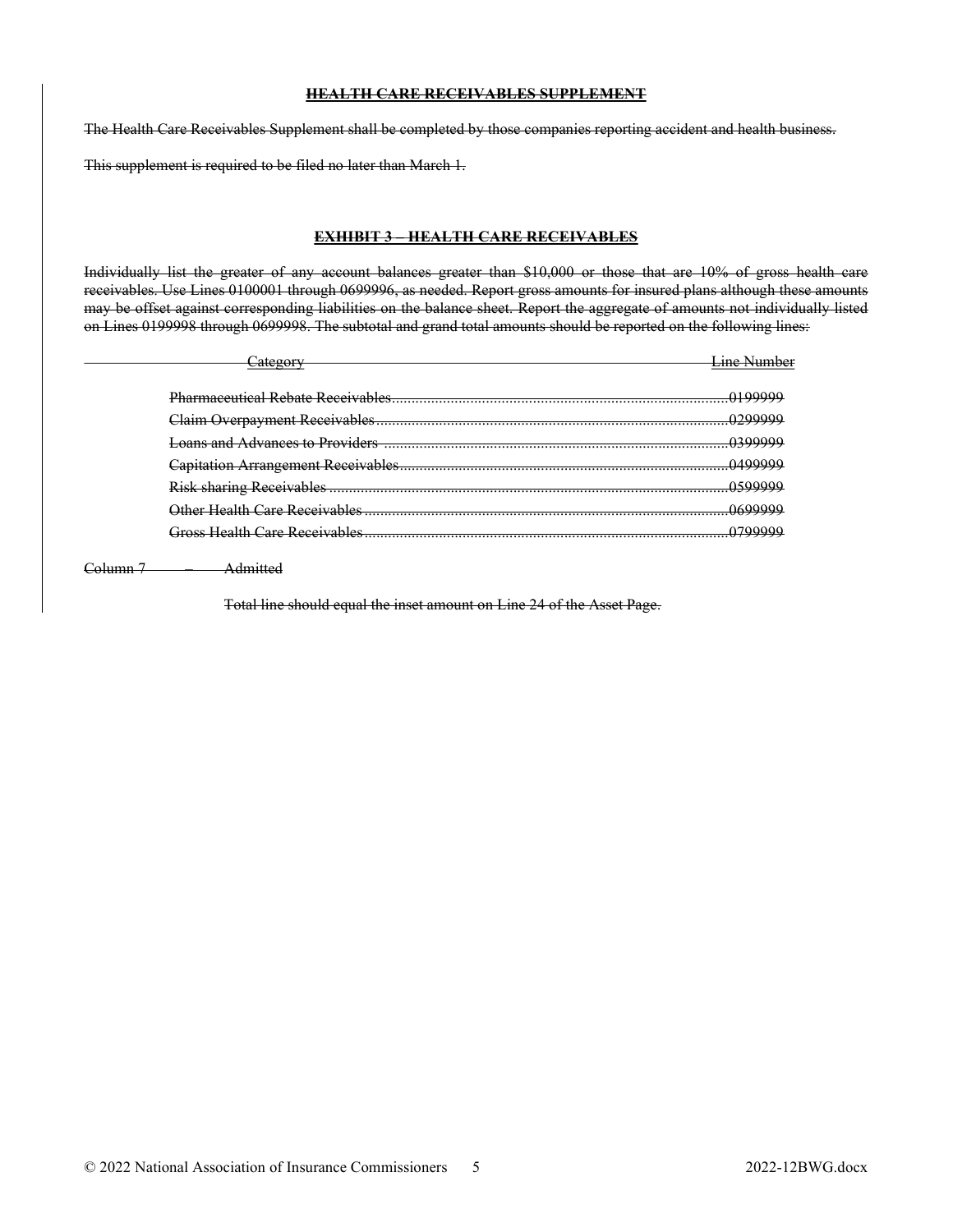### EXHIBIT 3A – ANALYSIS OF HEALTH CARE RECEIVABLES

The purpose of this exhibit is to analyze health care receivables collected and accrued for the current year compared to the prior year.

This exhibit is based on the gross health care receivable, not just the admitted portion.

Report the total asset (health care receivable) in this exhibit not just the admitted portion. Amounts are gross of reinsurance.

Refer to SSAP No. 84—Health Care and Government Insured Plan Receivables for accounting guidance. (See reporting guidance at https://content.naic.org/cmte\_e\_app\_blanks.htm.

#### Columns 1 and 2:

Enter separately in Columns 1 and 2, Lines 1 through 6, all amounts collected or offset during the year accrued prior to the current year and accrued during the current year. Record only those amounts actually collected including offsets, that meet the offset conditions of SSAP No. 64 Offsetting and Netting of Assets and Liabilities.

Line 3 includes amounts charged against those gross health care receivables, such as loans or advances to non-related party hospitals, established as prepaid assets that are not expensed until the related claims have been received from the provider as the claims have not been paid as of the statement date.

All amounts collected, including offsets, related to prior year receivables accrued should be reported in Column 1. All amounts collected, including offsets, related to current year receivables accrued should be reported in Column 2.

#### Columns 3 and 4:

Enter separately in Columns 3 and 4 the gross health care receivables accrual amount between those accrued prior to the current year and those accrued during the year. All amounts accrued related to prior year receivables accrued should be reported in Column 3. All amounts accrued related to current year receivables accrued should be reported in Column 4.

For each of Lines 1 through 7, the sum of Columns 3 through 4 should agree to Exhibit 3 Health Care Receivables, sum of Columns 6 and 7, for each type of health care receivable and in total.

#### Column 5:

Enter the sum of Columns 1 and 3. This is the amount collected or offset during the current year on health care receivables that were accrued prior to the current year, plus amounts still accrued at the end of the current year, related to the health care receivable accrued at the end of the prior year.

### Column 6:

Column 6 reports the amounts of prior year-end accounting accrual for gross health care receivables.

The comparison between Columns 5 and 6 is to the total receivables, not just the portion that is an admitted asset.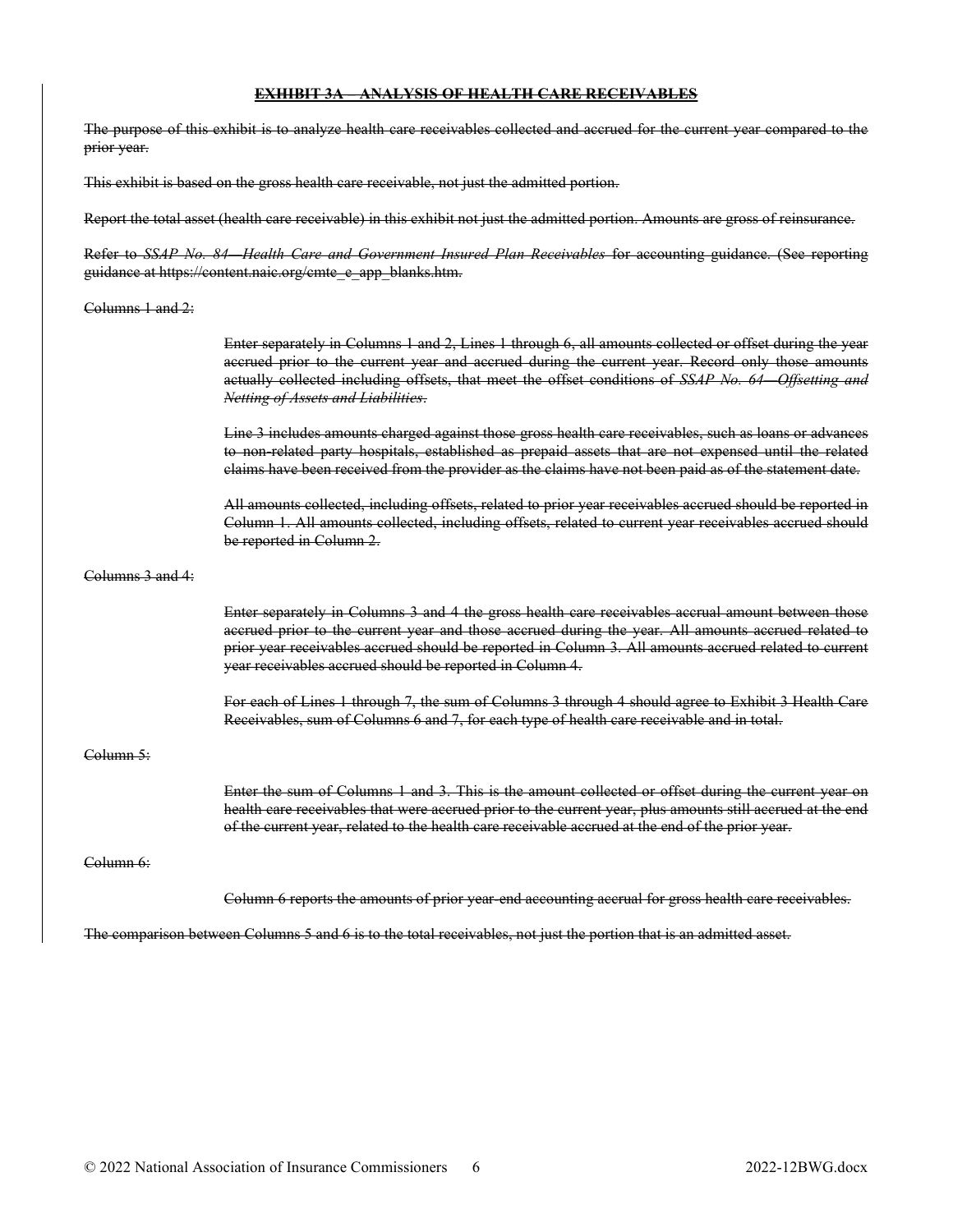## ANNUAL STATEMENT BLANK – LIFE\FRATERNAL

........................................ Affix Bar Code Above

|        | <b>HEALTH SUPPLEMENTS</b><br>For the Year Ended December 31, 2022<br>(To Be Filed By March 1) |  |
|--------|-----------------------------------------------------------------------------------------------|--|
|        |                                                                                               |  |
|        |                                                                                               |  |
| Of The |                                                                                               |  |
|        |                                                                                               |  |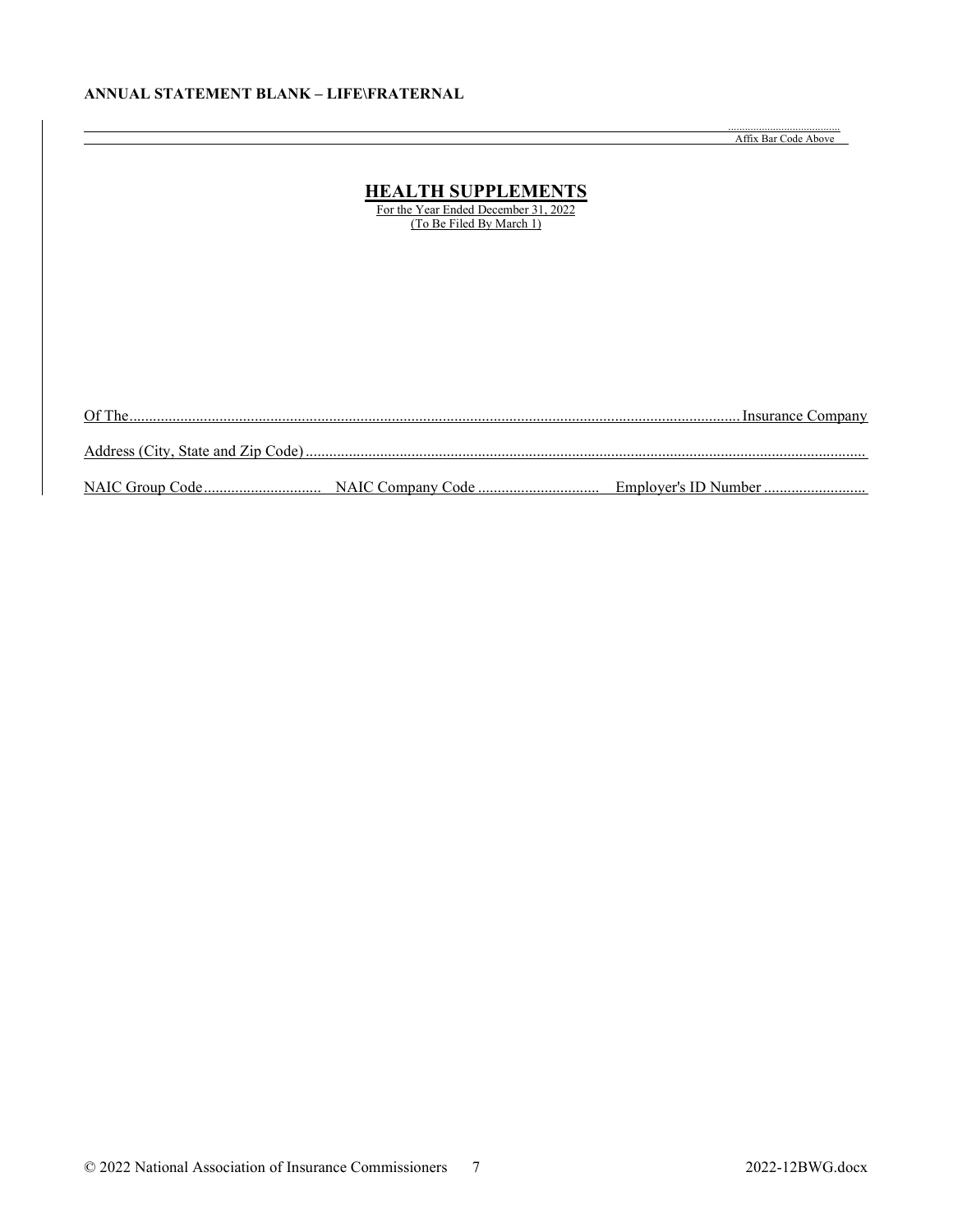### **HEALTH SUPPLEMENT**

## ANALYSIS OF OPERATIONS BY LINES OF BUSINESS

|                |                                                                                                      |        |               | Comprehensive                                   | $\overline{4}$         | -5          | 6           | $7\phantom{.0}$                | -8                      | $\mathbf Q$           | 10         | 11                   | 12                | 13             | 14                       |
|----------------|------------------------------------------------------------------------------------------------------|--------|---------------|-------------------------------------------------|------------------------|-------------|-------------|--------------------------------|-------------------------|-----------------------|------------|----------------------|-------------------|----------------|--------------------------|
|                |                                                                                                      |        | $\mathcal{L}$ | (Hospital & Medical)<br>$\overline{\mathbf{3}}$ |                        |             |             | Federal                        |                         |                       |            |                      |                   |                |                          |
|                |                                                                                                      |        |               |                                                 |                        |             |             | Employees                      |                         |                       |            |                      |                   |                |                          |
|                |                                                                                                      | Total  | Individual    | Group                                           | Medicare<br>Supplement | Dental Only | Vision Only | Health<br><b>Benefits Plan</b> | Title XVIII<br>Medicare | Title XIX<br>Medicaid | Credit A&H | Disability<br>Income | Long-Term<br>Care | Other Health   | Other Non-<br>Health     |
| -1.            | Net premium income                                                                                   |        |               |                                                 |                        |             |             |                                |                         |                       |            |                      |                   | .              |                          |
| 2.             | Change in unearned premium reserves and reserve                                                      |        |               |                                                 |                        |             |             |                                |                         |                       |            |                      |                   |                |                          |
| 3.             | for rate credit.<br>Fee-for-service (net of \$ medical expenses)                                     |        |               |                                                 |                        |             |             |                                |                         |                       |            |                      |                   |                | <b>XXX</b>               |
| 4.             | Risk revenue                                                                                         |        |               |                                                 |                        |             |             |                                |                         |                       |            |                      |                   |                | <b>XXX</b>               |
| 5.             | Aggregate write-ins for other health care related                                                    |        |               |                                                 |                        |             |             |                                |                         |                       |            |                      |                   |                |                          |
|                | revenues                                                                                             |        |               |                                                 |                        |             |             |                                |                         |                       |            |                      |                   |                | <b>XXX</b>               |
| 6.             | Aggregate write-ins for other non-health care                                                        |        |               |                                                 |                        |             |             |                                |                         |                       |            |                      |                   |                |                          |
|                | related revenues.                                                                                    |        | <b>XXX</b>    | $\mathbf{XXX}$                                  | $\mathbf{XXX}$         | XXX         | XXX         | XXX                            | <b>XXX</b>              | <b>XXX</b>            | XXX        | XXX                  | <b>XXX</b>        | $\mathbf{XXX}$ |                          |
| 7.<br>8.       |                                                                                                      | .<br>. | .             |                                                 |                        |             |             | <br>                           |                         |                       | <br>       |                      |                   | <br>           | <b>XXX</b>               |
| 9.             |                                                                                                      | .      |               |                                                 |                        |             |             |                                |                         | .                     |            |                      |                   | .              | <b>XXX</b>               |
| 10.            | Outside referrals<br>                                                                                | .      | .             |                                                 |                        |             |             |                                |                         |                       |            |                      |                   |                | <b>XXX</b>               |
| 11.            |                                                                                                      | .      | .             |                                                 |                        |             |             |                                |                         |                       |            |                      |                   |                | <b>XXX</b>               |
| 12.            | Prescription drugs                                                                                   |        | .             |                                                 |                        |             |             |                                |                         | .                     |            |                      |                   |                | XXX                      |
| 13.<br>14.     | Aggregate write-ins for other hospital and medical<br>Incentive pool, withhold adjustments and bonus | .      | .             |                                                 |                        |             |             |                                |                         |                       |            |                      |                   |                | <b>XXX</b>               |
|                | amounts                                                                                              | .      | .             |                                                 |                        |             |             |                                |                         |                       | .          |                      |                   |                | <b>XXX</b><br><b>XXX</b> |
| 15.<br>16.     |                                                                                                      | .      |               |                                                 |                        |             |             |                                |                         |                       |            |                      |                   | <br>.          | <b>XXX</b>               |
| 17.            | Total hospital and medical (Lines 15 minus 16)                                                       | .      |               |                                                 |                        |             |             |                                |                         |                       |            |                      |                   |                | <b>XXX</b>               |
| 18.            |                                                                                                      |        | <b>XXX</b>    | XXX                                             | XXX                    | XXX         | XXX         | XXX                            | XXX                     | <b>XXX</b>            | <b>XXX</b> | XXX                  | <b>XXX</b>        | <b>XXX</b>     |                          |
| 19.            | Claims adjustment expenses including                                                                 |        |               |                                                 |                        |             |             |                                |                         |                       |            |                      |                   |                |                          |
|                |                                                                                                      | .      |               |                                                 |                        |             |             |                                |                         |                       |            |                      |                   |                |                          |
| 20.<br>21.     | Increase in reserves for accident and health                                                         | .      |               |                                                 |                        |             |             |                                |                         |                       |            |                      |                   |                |                          |
|                | contracts.                                                                                           |        |               |                                                 |                        |             |             |                                |                         |                       |            |                      |                   |                | <b>XXX</b>               |
| 22.            | Increase in reserves for life contracts                                                              | .      | <b>XXX</b>    | XXX                                             | <b>XXX</b>             | XXX         | XXX         | XXX                            | XXX                     | <b>XXX</b>            | <b>XXX</b> | XXX                  | <b>XXX</b>        | XXX            |                          |
| 23.            | Total underwriting deductions (Lines 17 to 22)                                                       |        |               |                                                 |                        |             | .           |                                |                         |                       |            |                      |                   |                |                          |
| 24.            | Net underwriting gain or (loss)<br>(Line 7 minus Line 23)                                            |        |               |                                                 |                        |             |             |                                |                         |                       |            |                      |                   |                |                          |
|                | <b>DETAILS OF WRITE-INS</b>                                                                          |        |               |                                                 |                        |             |             |                                |                         |                       |            |                      |                   |                |                          |
| 0501.          |                                                                                                      |        |               |                                                 |                        |             |             |                                |                         |                       |            |                      |                   |                | <b>XXX</b>               |
| 0502.<br>0503. |                                                                                                      |        |               |                                                 |                        |             |             |                                |                         |                       |            |                      |                   |                | XXX<br><b>XXX</b>        |
|                | 0598. Summary of remaining write-ins for Line 5 from                                                 |        |               |                                                 |                        |             |             |                                |                         |                       |            |                      |                   |                |                          |
|                | overflow page                                                                                        |        |               |                                                 |                        |             |             |                                |                         |                       |            |                      |                   |                | <b>XXX</b>               |
| 0599.          | Totals (Lines 0501 through 0503 plus 0598)<br>(Line 5 above)                                         |        |               |                                                 |                        |             |             |                                |                         |                       |            |                      |                   |                | <b>XXX</b>               |
| 0601.          |                                                                                                      |        | <b>XXX</b>    | <b>XXX</b>                                      | <b>XXX</b>             | <b>XXX</b>  | XXX         | <b>XXX</b>                     | <b>XXX</b>              | <b>XXX</b>            | <b>XXX</b> | XXX                  | <b>XXX</b>        | <b>XXX</b>     |                          |
| 0602.          |                                                                                                      |        | <b>XXX</b>    | <b>XXX</b>                                      | <b>XXX</b>             | <b>XXX</b>  | <b>XXX</b>  | <b>XXX</b>                     | <b>XXX</b>              | <b>XXX</b>            | <b>XXX</b> | <b>XXX</b>           | <b>XXX</b>        | <b>XXX</b>     |                          |
| 0603.          |                                                                                                      |        | XXX           | <b>XXX</b>                                      | <b>XXX</b>             | <b>XXX</b>  | XXX         | <b>XXX</b>                     | <b>XXX</b>              | <b>XXX</b>            | <b>XXX</b> | XXX                  | XXX               | XXX            |                          |
|                | 0698. Summary of remaining write-ins for Line 6 from<br>overflow page.                               |        | <b>XXX</b>    | <b>XXX</b>                                      | <b>XXX</b>             | <b>XXX</b>  | <b>XXX</b>  | <b>XXX</b>                     | <b>XXX</b>              | <b>XXX</b>            | <b>XXX</b> | <b>XXX</b>           | <b>XXX</b>        | <b>XXX</b>     |                          |
| 0699.          | Totals (Lines 0601 through 0603 plus 0698)                                                           |        |               |                                                 |                        |             |             |                                |                         |                       |            |                      |                   |                |                          |
|                | (Line 6 above)                                                                                       |        | <b>XXX</b>    | <b>XXX</b>                                      | <b>XXX</b>             | <b>XXX</b>  | <b>XXX</b>  | <b>XXX</b>                     | <b>XXX</b>              | <b>XXX</b>            | <b>XXX</b> | <b>XXX</b>           | <b>XXX</b>        | <b>XXX</b>     |                          |
| 1301.          |                                                                                                      |        |               |                                                 |                        |             |             |                                |                         |                       |            |                      |                   |                | XXX                      |
| 1302.          |                                                                                                      |        |               |                                                 |                        |             |             |                                |                         |                       |            |                      |                   |                | XXX                      |
| 1303.<br>1398. | Summary of remaining write-ins for Line 13 from                                                      |        |               |                                                 |                        |             |             |                                |                         |                       |            |                      |                   |                | <b>XXX</b>               |
|                | overflow page.                                                                                       |        |               |                                                 |                        |             |             |                                |                         |                       |            |                      |                   |                | <b>XXX</b>               |
| 1399.          | Totals (Lines 1301 through 1303 plus 1398)                                                           |        |               |                                                 |                        |             |             |                                |                         |                       |            |                      |                   |                |                          |
|                | (Line 13 above)                                                                                      |        |               |                                                 |                        |             |             |                                |                         |                       |            |                      |                   |                | <b>XXX</b>               |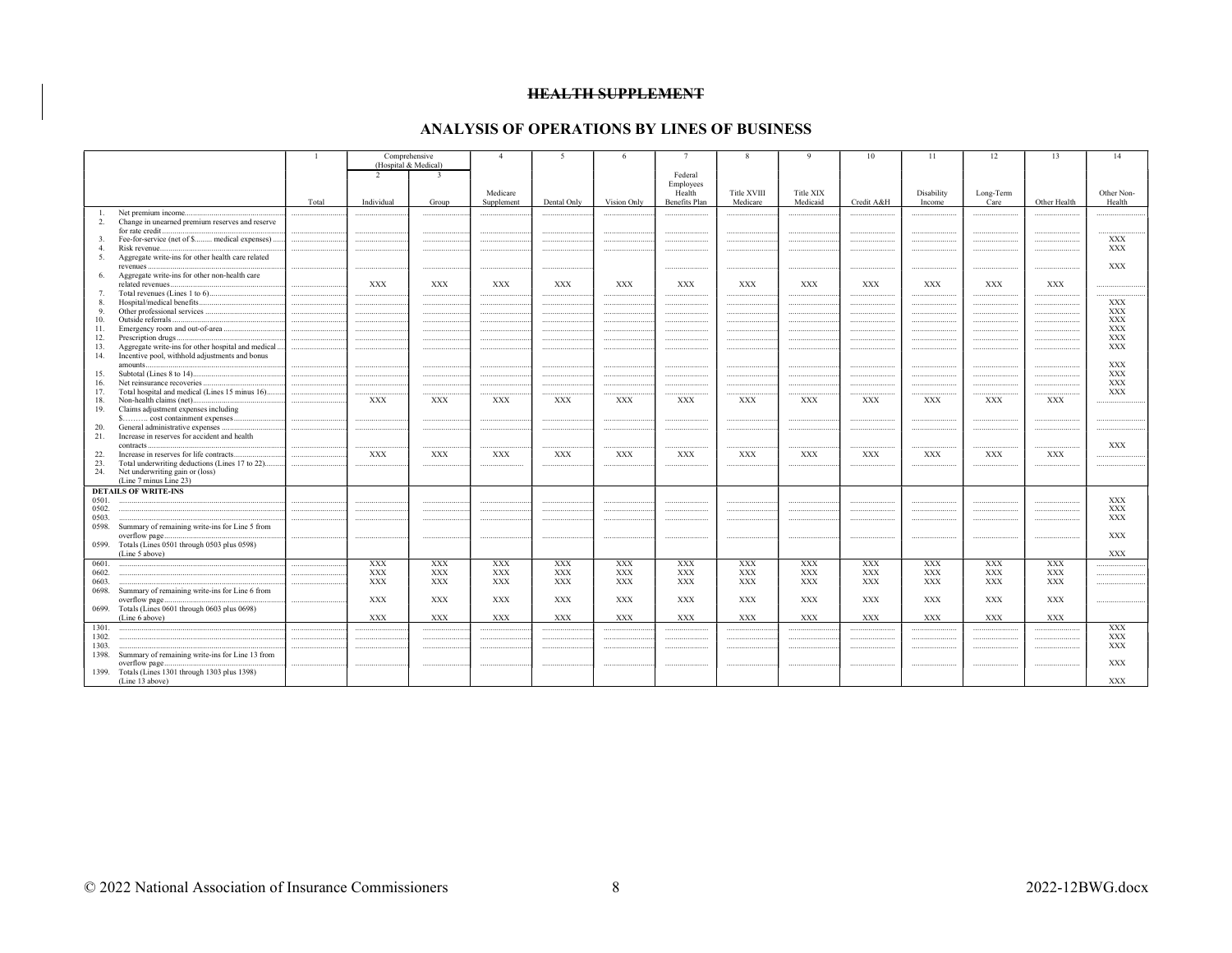# EXHIBIT 3 – HEALTH CARE RECEIVABLES

| Name of Debtor                        | 1 - 30 Days | $31 - 60$ Days | $61 - 90$ Days | Over 90 Days | Nonadmitted                          | Admitted |
|---------------------------------------|-------------|----------------|----------------|--------------|--------------------------------------|----------|
|                                       |             |                |                |              |                                      |          |
|                                       |             |                |                |              | ------------------------------------ |          |
|                                       |             |                |                |              |                                      |          |
|                                       |             |                |                |              |                                      |          |
|                                       |             |                |                |              |                                      |          |
|                                       |             |                |                |              |                                      |          |
| 0799999 Gross health care receivables |             |                |                |              |                                      |          |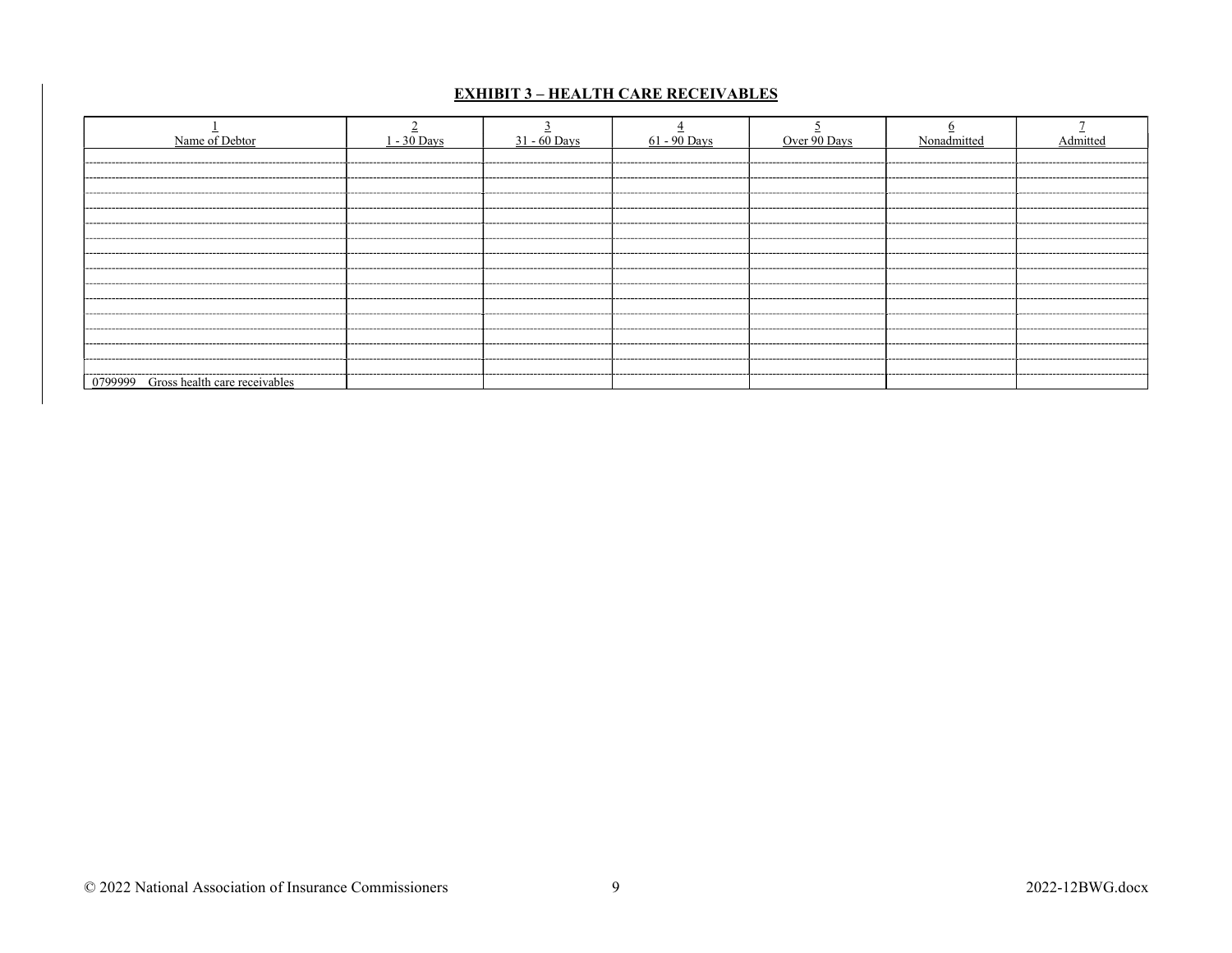## EXHIBIT 3A – ANALYSIS OF HEALTH CARE RECEIVABLES COLLECTED AND ACCRUED

|                                |                       | Health Care Receivables Collected |                                   | Health Care Receivables Accrued |                  |                               |
|--------------------------------|-----------------------|-----------------------------------|-----------------------------------|---------------------------------|------------------|-------------------------------|
|                                |                       | or Offset During the Year         | as of December 31 of Current Year |                                 |                  |                               |
|                                |                       |                                   |                                   |                                 | Health Care      | <b>Estimated Health Care</b>  |
|                                | On Amounts Accrued    |                                   | <b>On Amounts Accrued</b>         |                                 | Receivables from | <b>Receivables Accrued as</b> |
|                                | Prior to January 1 of | On Amounts Accrued                | December 31 of                    | On Amounts Accrued              | Prior Years      | of December 31 of             |
| Type of Health Care Receivable | Current Year          | During the Year                   | Prior Year                        | During the Year                 | $(Cols. 1 + 3)$  | Prior Year                    |
|                                |                       |                                   |                                   |                                 |                  |                               |
|                                |                       |                                   |                                   |                                 |                  |                               |
|                                |                       |                                   |                                   |                                 |                  |                               |
|                                |                       |                                   |                                   |                                 |                  |                               |
|                                |                       |                                   |                                   |                                 |                  |                               |
|                                |                       |                                   |                                   |                                 |                  |                               |
| Totals (Lines 1 through 6)     |                       |                                   |                                   |                                 |                  |                               |

Note that the accrued amounts in Columns 3, 4 and 6 are the total health care receivables, not just the admitted portion.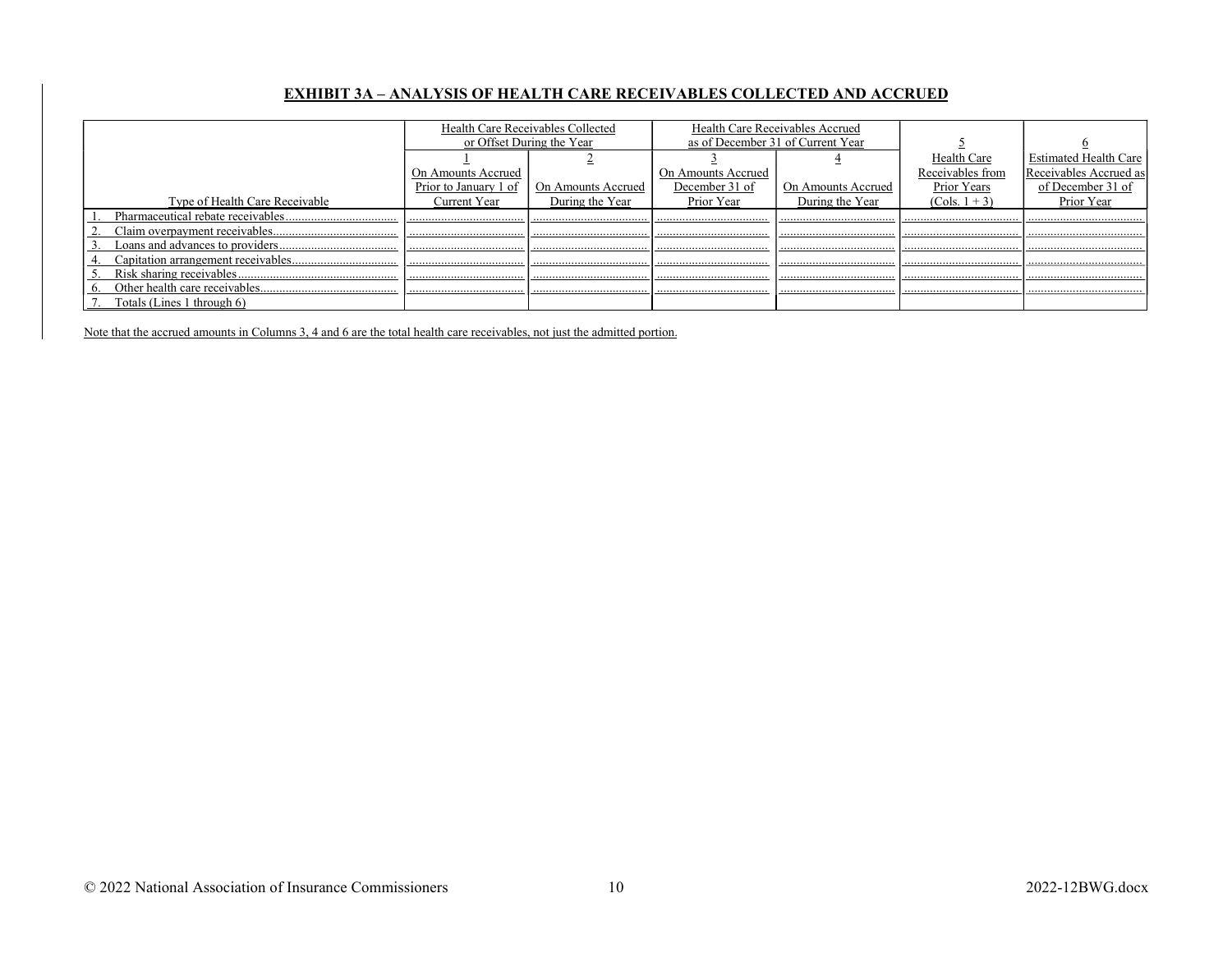### **HEALTH CARE RECEIVABLES SUPPLEMENT**

For the Year Ended December 31, 20<br>
(To Be Filed by March 1)

 $OfTh$ 

Address (City, State, Zip Code) NAIC Group Code

NAIC Company Code

Employer's ID Number

 $C<sub>commant</sub>$ 

### **EXHIBIT 3 HEALTH CARE RECEIVABLES**

| Name of Debtor                        | $\frac{1-30}{20}$ Days | $31 - 60$ Days                        | 61 - 90 Days                          | Over 90 Days | Nonadmitted                           |  |
|---------------------------------------|------------------------|---------------------------------------|---------------------------------------|--------------|---------------------------------------|--|
|                                       |                        |                                       |                                       |              |                                       |  |
|                                       |                        |                                       |                                       |              |                                       |  |
|                                       |                        |                                       |                                       |              |                                       |  |
|                                       |                        |                                       |                                       |              |                                       |  |
|                                       |                        |                                       |                                       |              |                                       |  |
|                                       |                        |                                       |                                       |              |                                       |  |
|                                       |                        |                                       |                                       |              |                                       |  |
|                                       |                        |                                       |                                       |              |                                       |  |
|                                       |                        |                                       |                                       |              |                                       |  |
|                                       |                        | ------------------------------------- |                                       |              | ------------------------------------- |  |
|                                       |                        |                                       | ------------------------------------- |              |                                       |  |
|                                       |                        |                                       |                                       |              |                                       |  |
|                                       |                        |                                       |                                       |              |                                       |  |
|                                       |                        |                                       |                                       |              |                                       |  |
|                                       |                        |                                       |                                       |              |                                       |  |
| 0/99999 Gross health care receivables |                        |                                       | ------------------------------------  |              | ----------------------------------    |  |